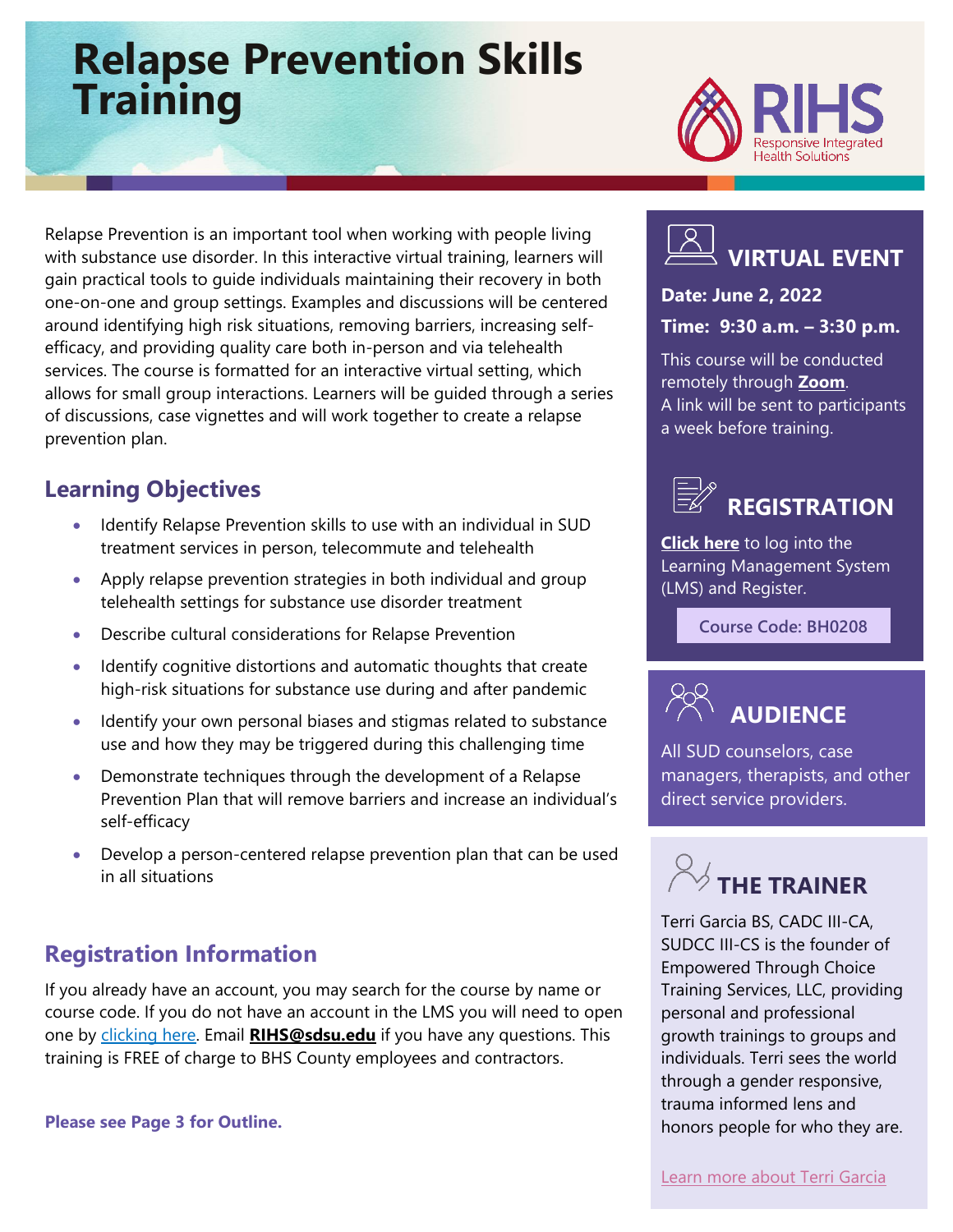## **Prerequisite**

**Overview of Relapse Prevention Course Code: BHE0095**

> **Thank you for your continued understanding about our need to put the safety of our staff, facilitators, and customers first.**

**Please review the COVID protocol for in-person trainings.**  [https://theacademy.sdsu.edu/a-message-to-our-stakeholders-and](https://theacademy.sdsu.edu/a-message-to-our-stakeholders-and-friends/)[friends/](https://theacademy.sdsu.edu/a-message-to-our-stakeholders-and-friends/)

**COVID Message and [In-person Training Protocol](https://theacademy.sdsu.edu/a-message-to-our-stakeholders-and-friends/)**

#### **ADA**

Please submit all requests for accommodations two weeks prior to the start of the training. The Academy for Professional Excellence is committed to creating an inclusive and welcoming environment that appreciates and builds on diversity. In accordance with the Americans with Disabilities Act (ADA) of 1990, and California Administrative Code Title 24, The Academy for Professional Excellence prohibits discrimination on the basis of a disability in employment, public services, transportation, public accommodations, and telecommunication services.

#### **Continuing Education**

This course meets the qualifications for 5 hours of continuing education credit for LMFTs, LCSWs, LPPCs and/or LEPs as required by the California Board of Behavioral Sciences. The Academy for Professional Excellence is approved by the California Association of Marriage and Family Therapists to sponsor continuing education for LMFTs, LCSWs, LPCCs and LEPs, Provider #91928. The Academy for Professional Excellence is approved by the California Board of Registered Nursing, Provider # BRN CEP10014; CCAPP-EI, Provider # 1S-98-398-0822, and CAADE Provider # CP40 906 CH 0323 for 5 contact hours/CEHs. The Academy for Professional Excellence is approved by the American Psychological Association to sponsor continuing education for psychologists. The Academy for Professional Excellence maintains responsibility for this program and its content. CE certificates will be available for download 5 business days after course completion. Click here for information on how to obtain [CE Certificates.](https://theacademy.sdsu.edu/programs/rihs/rihs-faq/) Click here for the [CE Grievance Procedure.](https://drive.google.com/file/d/10H4zN0gLatK2hP5SJpe0HTZkZpYm8GRj/view)

*Responsive Integrated Health Solutions (RIHS) is a County of San Diego Behavioral Health contracted program of the Academy for Professional Excellence, and a project of San Diego State University School of Social Work.*







**We create experiences that transform the heart, mind, and practice.**



**Visit us at [theacademy.sdsu.edu.](https://theacademy.sdsu.edu/)**